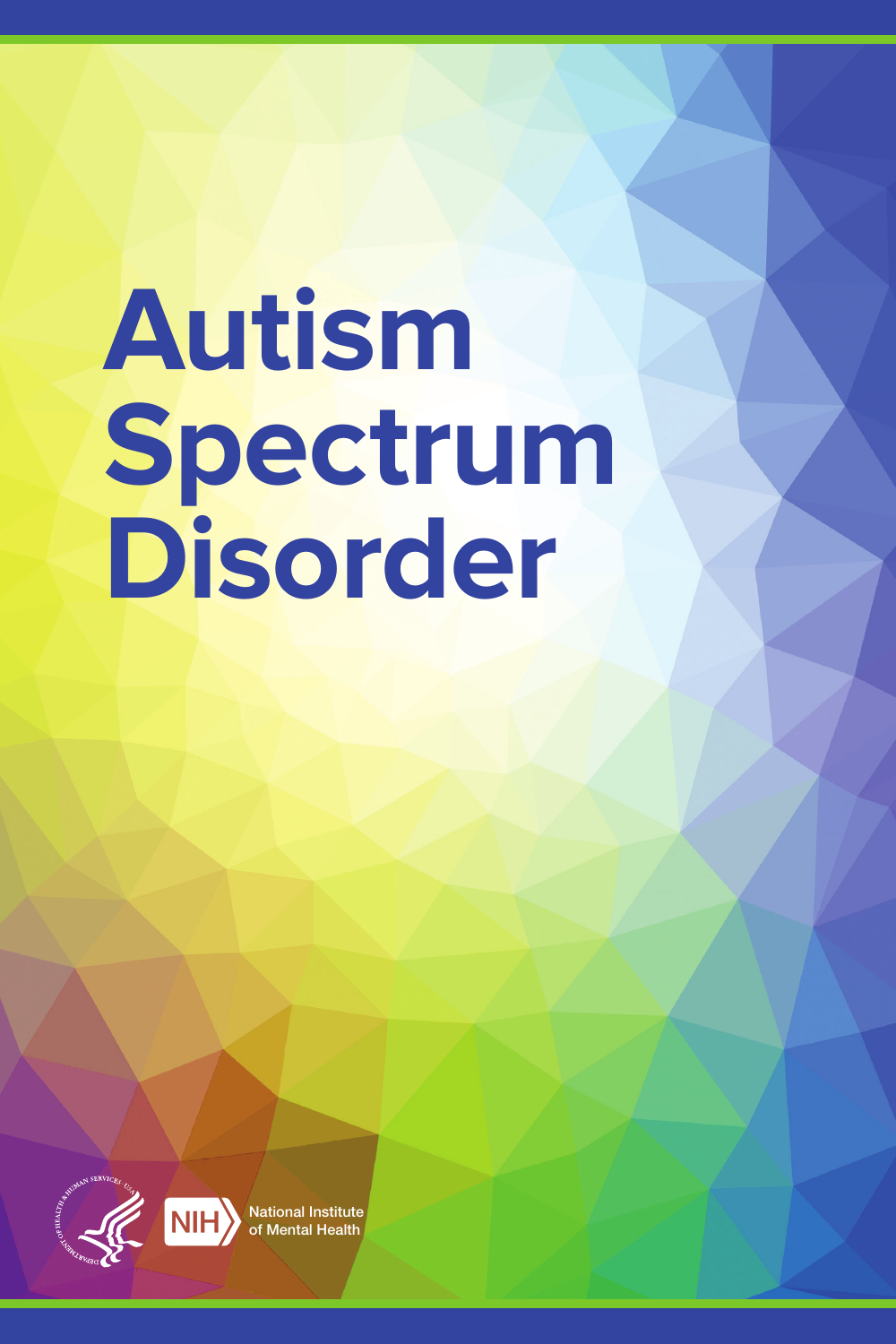## **What is autism spectrum disorder?**

Autism spectrum disorder (ASD) is a developmental disorder that affects communication and behavior. Although autism can be diagnosed at any age, it is described as a "developmental disorder" because symptoms generally appear in the first two years of life.

According to the Diagnostic and Statistical Manual of Mental Disorders (DSM-5), a guide created by the American Psychiatric Association used to diagnose mental disorders, people with ASD have:

- ▶ Difficulty with communication and interaction with other people
- ▶ Restricted interests and repetitive behaviors
- ► Symptoms that affect the person's ability to function in school, work, and other areas of life

Autism is known as a "spectrum" disorder because there is wide variation in the type and severity of symptoms people experience.

ASD occurs in all ethnic, racial, and economic groups. Although ASD can be a lifelong disorder, treatments and services can improve a person's symptoms and ability to function. The American Academy of Pediatrics recommends that all children be screened for autism. All caregivers should talk to their child's doctor about ASD screening or evaluation.

## **What are the signs and symptoms of ASD?**

People with ASD have difficulty with social communication and interaction and have restricted interests and repetitive behaviors. The list below gives some examples of the types of behaviors that are common in people diagnosed with ASD. Not all people with ASD will have all behaviors, but most will have several of the behaviors listed below.

Social communication/interaction behaviors may include:

- ► Making little or inconsistent eye contact
- ► Having a tendency not to look at or listen to people
- ► Rarely sharing enjoyment of objects or activities by pointing at or showing things to others
- ▶ Failing to, or being slow to, respond to someone calling their name or to other verbal attempts to gain attention
- ▶ Having difficulties with the back and forth of conversation
- ► Often talking at length about a favorite subject without noticing that others are not interested or without giving others a chance to respond
- ► Having facial expressions, movements, and gestures that do not match what is being said
- ► Having an unusual tone of voice that may sound sing-song or flat and robot-like
- ► Having trouble understanding another person's point of view or being unable to predict or understand other people's actions

Restrictive/repetitive behaviors may include:

► Repeating certain behaviors or having unusual behaviors, such as repeating words or phrases (a behavior called echolalia)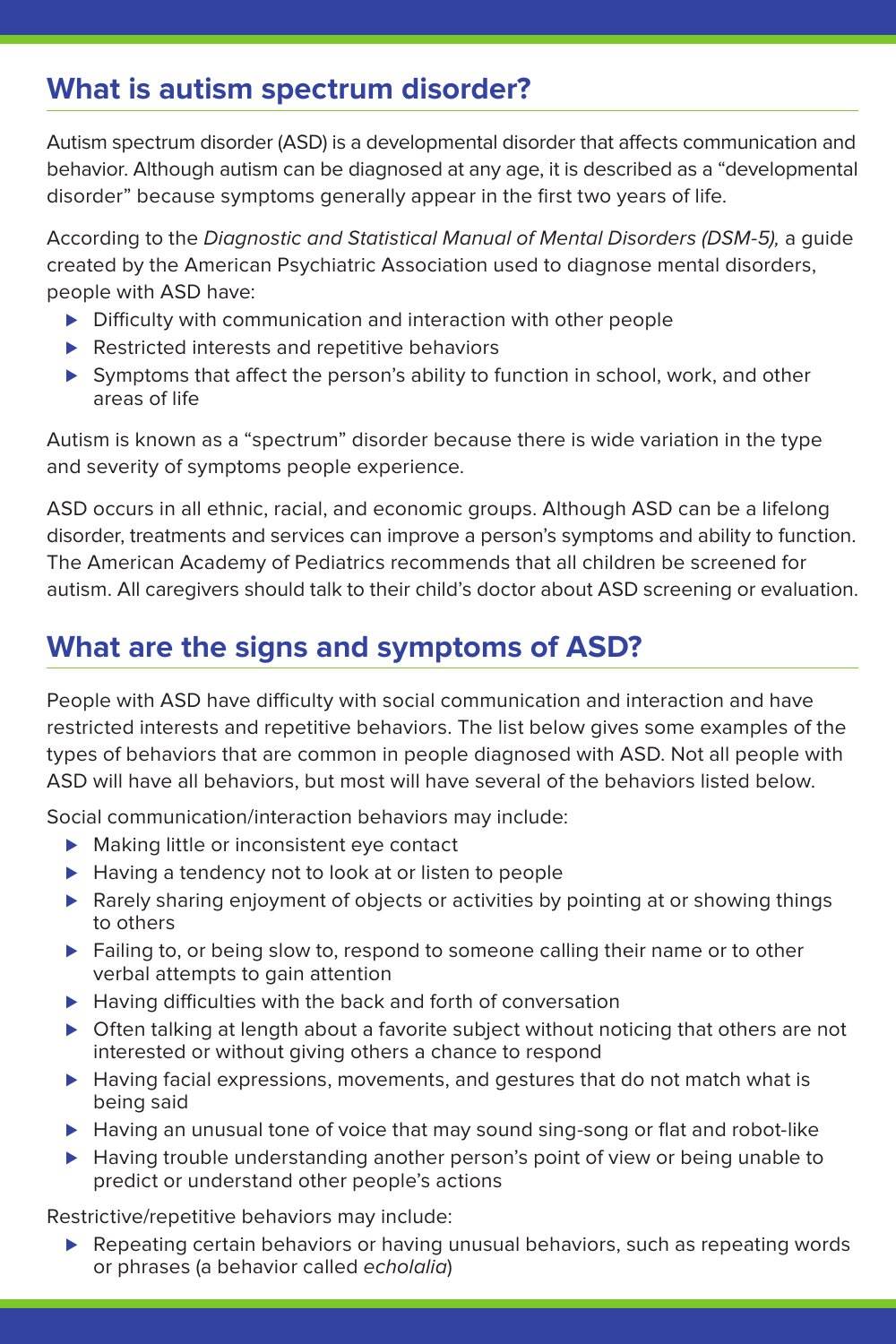- ► Having a lasting intense interest in certain topics, such as numbers, details, or facts
- ► Having overly focused interests, such as with moving objects or with parts of objects
- ► Getting upset by slight changes in a routine
- ► Being more sensitive or less sensitive than other people to sensory input, such as light, noise, clothing, or temperature

People with ASD may also experience sleep problems and irritability. Although people with ASD experience many challenges, they may also have many strengths, including:

- ► Being able to learn things in detail and remember information for long periods of time
- ► Being strong visual and auditory learners
- ► Excelling in math, science, music, or art

## **What are the causes and risk factors for ASD?**

Researchers don't know the exact causes of ASD, but studies suggest that genes can act together with influences from the environment to affect development in ways that lead to ASD. Although scientists are still trying to understand why some people develop ASD and others don't, some factors that increase the risk of developing ASD include:

- ► Having a sibling with ASD
- ► Having older parents
- ► Having certain genetic conditions (For example, people with conditions such as Down syndrome, fragile X syndrome, and Rett syndrome are more likely than others to have ASD.)
- ▶ Being born with a very low birth weight

Not everyone who has these risk factors develops ASD.

# **How is ASD diagnosed?**

Doctors diagnose ASD by looking at a person's behavior and development. ASD can usually be reliably diagnosed by the age of two. It is important for those with concerns to seek out an assessment as soon as possible so that a diagnosis can be made, and treatment can begin.

### **Diagnosis in Young Children**

Diagnosis in young children is often a two-stage process.

#### **Stage 1: General Developmental Screening During Well-Child Checkups**

Every child should receive well-child checkups with a pediatrician or an early childhood health care provider. The American Academy of Pediatrics recommends that all children be screened for developmental delays at their 9-, 18-, and 24- or 30-month well-child visits, and specifically for autism at their 18- and 24-month well-child visits. Additional screenings might be needed if a child is at high risk for ASD or developmental problems. Children at high risk include those who have a family member with ASD, have some ASD behaviors, have older parents, have certain genetic conditions, or who were born at a very low birth weight.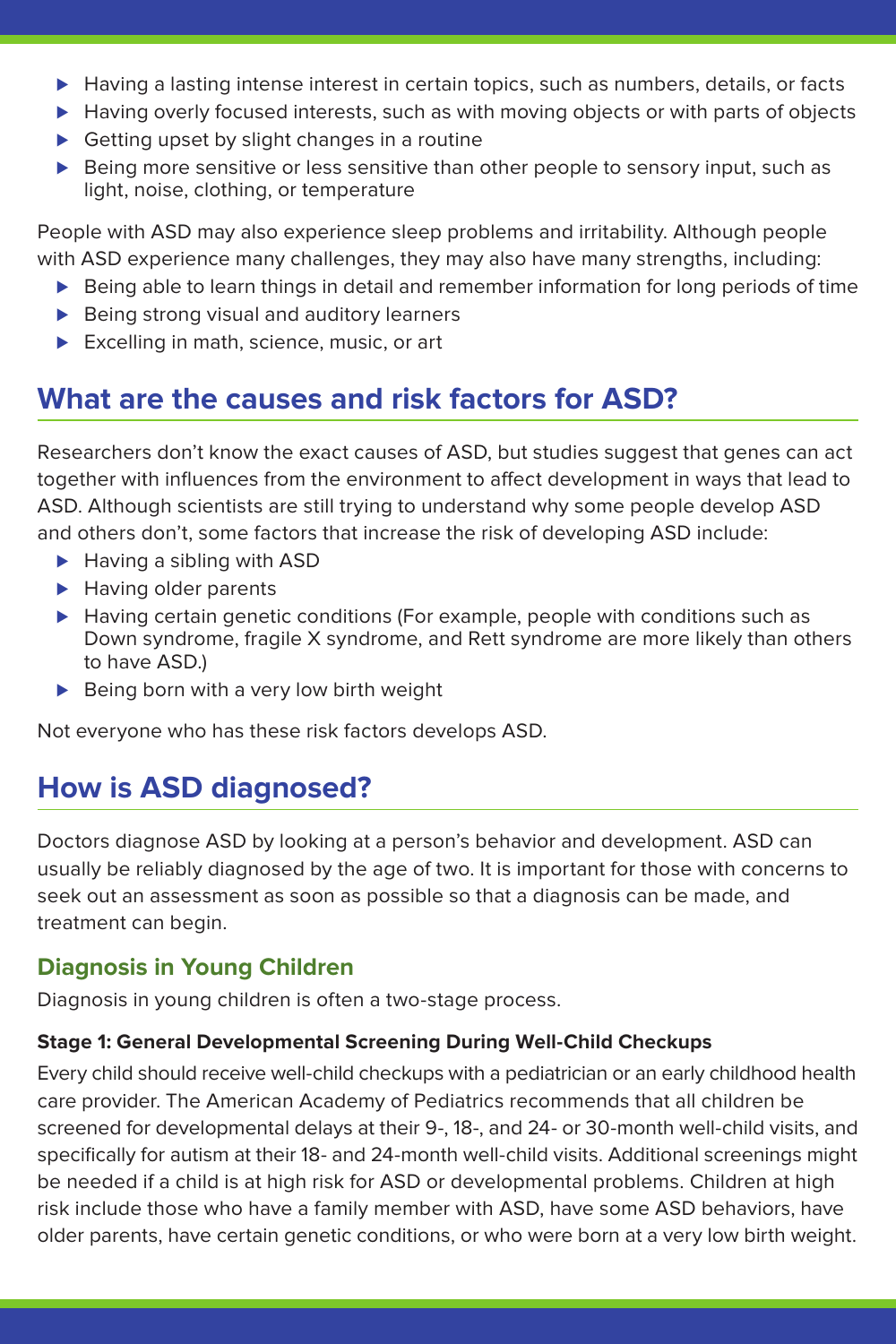Parents' experiences and concerns are very important in the screening process for young children. Sometimes the doctor will ask parents questions about their child's behaviors and combine those answers with information from ASD screening tools and with his or her observations of the child. To read more about ASD screening tools, visit the Centers for Disease Control and Prevention's (CDC) website at **[www.cdc.gov/ncbddd/autism/](https://www.cdc.gov/ncbddd/autism/hcp-screening.html) [hcp-screening.html](https://www.cdc.gov/ncbddd/autism/hcp-screening.html)**.

Children who show developmental differences during this screening process will be referred for a second stage of evaluation.

#### **Stage 2: Additional Evaluation**

This second evaluation is with a team of doctors and other health professionals who are experienced in diagnosing ASD.

This team may include:

- ► A developmental pediatrician—a doctor who has special training in child development
- ► A child psychologist and/or child psychiatrist—a doctor who has specialized training in brain development and behavior
- ► A neuropsychologist—a doctor who focuses on evaluating, diagnosing, and treating neurological, medical, and neurodevelopmental disorders
- ▶ A speech-language pathologist—a health professional who has special training in communication difficulties

This second evaluation may assess:

- ► Cognitive level or thinking skills
- ► Language abilities
- ▶ Age-appropriate skills needed to complete daily activities independently, such as eating, dressing, and toileting

Because ASD is a complex disorder that sometimes occurs along with other illnesses or learning disorders, the comprehensive evaluation may include blood tests and a hearing test.

The outcome of this evaluation will result in a formal diagnosis and recommendations for treatment.

### **Diagnosis in Older Children and Adolescents**

ASD symptoms in older children and adolescents who attend school are often first recognized by parents and teachers and then evaluated by the school's special education team. The school's team may perform an initial evaluation and then recommend these children visit their primary health care doctor or a doctor who specializes in ASD for additional testing.

Parents may talk with these doctors about their child's social difficulties, including problems with subtle communication. These subtle communication issues may include problems understanding tone of voice, facial expressions, or body language. Older children and adolescents may have trouble understanding figures of speech, humor, or sarcasm. Parents may also find that their child has trouble forming friendships with peers.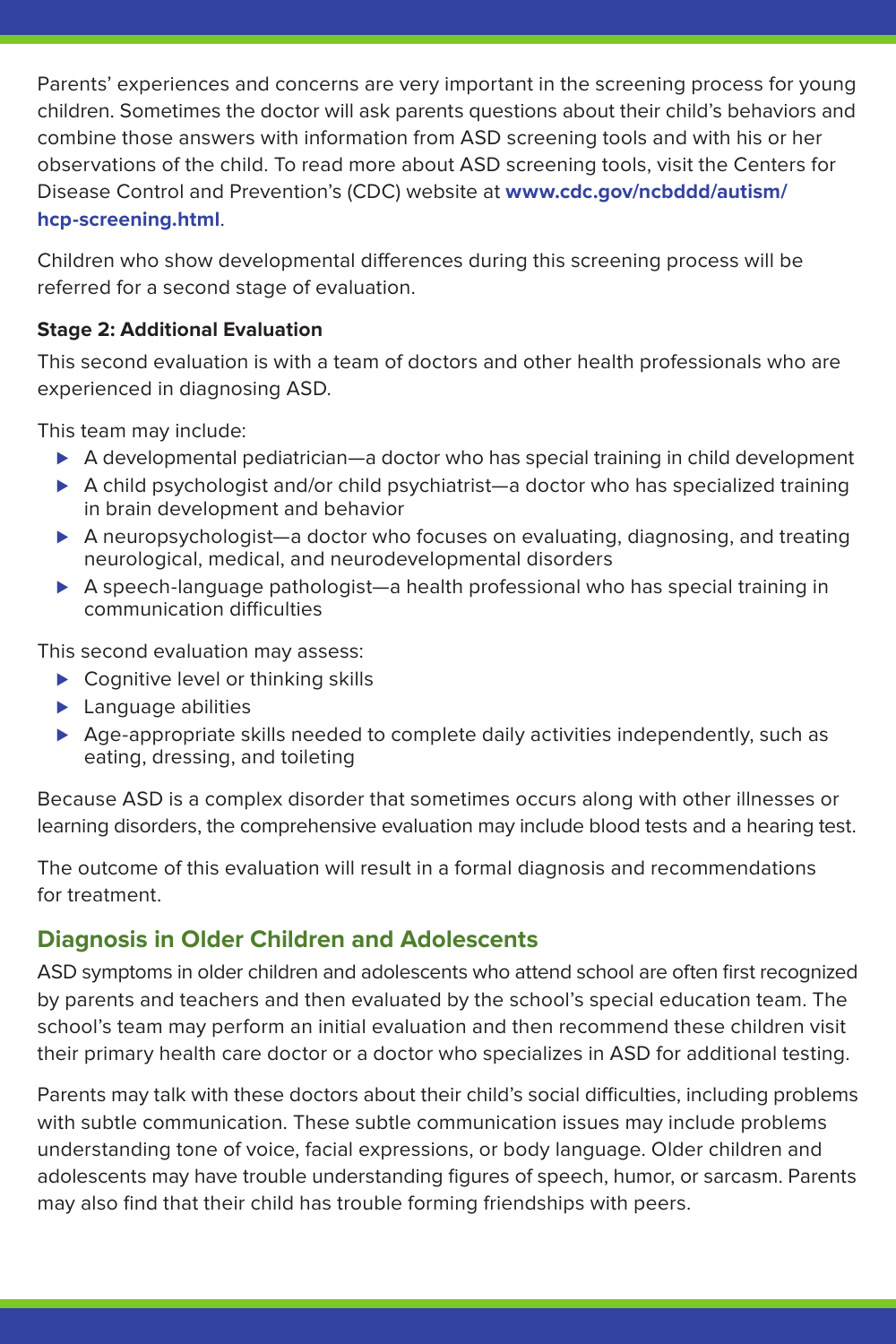## **Diagnosis in Adults**

Diagnosing ASD in adults is often more difficult than diagnosing ASD in children. In adults, some ASD symptoms can overlap with symptoms of other mental health disorders, such as anxiety disorder or attention-deficit/hyperactivity disorder (ADHD).

Adults who notice signs and symptoms of ASD should talk with a doctor and ask for a referral for an ASD evaluation. Although testing for ASD in adults is still being refined, adults can be referred to a neuropsychologist, psychologist, or psychiatrist who has experience with ASD. The expert will ask about:

- ► Social interaction and communication challenges
- ▶ Repetitive behaviors
- ▶ Restricted interests

▶ Sensory issues

Information about the adult's developmental history will help in making an accurate diagnosis, so an ASD evaluation may include talking with parents or other family members.

Getting a correct diagnosis of ASD as an adult can help a person understand past challenges, identify his or her strengths, and obtain the right kind of help. Studies are now under way to determine the types of services and supports that are most helpful for improving the functioning and community integration of transition-age youth and adults with ASD.

# **What are treatments for ASD?**

Treatment for ASD should begin as soon as possible after diagnosis. Early treatment for ASD is important because proper care can reduce individuals' difficulties while helping them learn new skills and make the most of their strengths.

The wide range of issues facing people with ASD means that there is no single best treatment for ASD. Working closely with a doctor or health care professional is an important part of finding the right treatment program.

### **Medication**

A doctor may use medication to treat some symptoms that are common with ASD. With medication, a person with ASD may have fewer problems with:

- ► Irritability
- ▶ Aggression
- ▶ Repetitive behavior
- ► Hyperactivity
- ► Attention problems
- ▶ Anxiety and depression

Read more about the latest news and information on medication warnings, patient medication guides, or newly approved medications at the Food and Drug Administration's website at **[www.fda.gov](https://www.fda.gov/)**.

## **Behavioral, Psychological, and Educational Therapy**

People with ASD may be referred to doctors who specialize in providing behavioral, psychological, educational, or skill-building interventions. These programs are typically highly structured and intensive and may involve parents, siblings, and other family members. These programs may help people with ASD: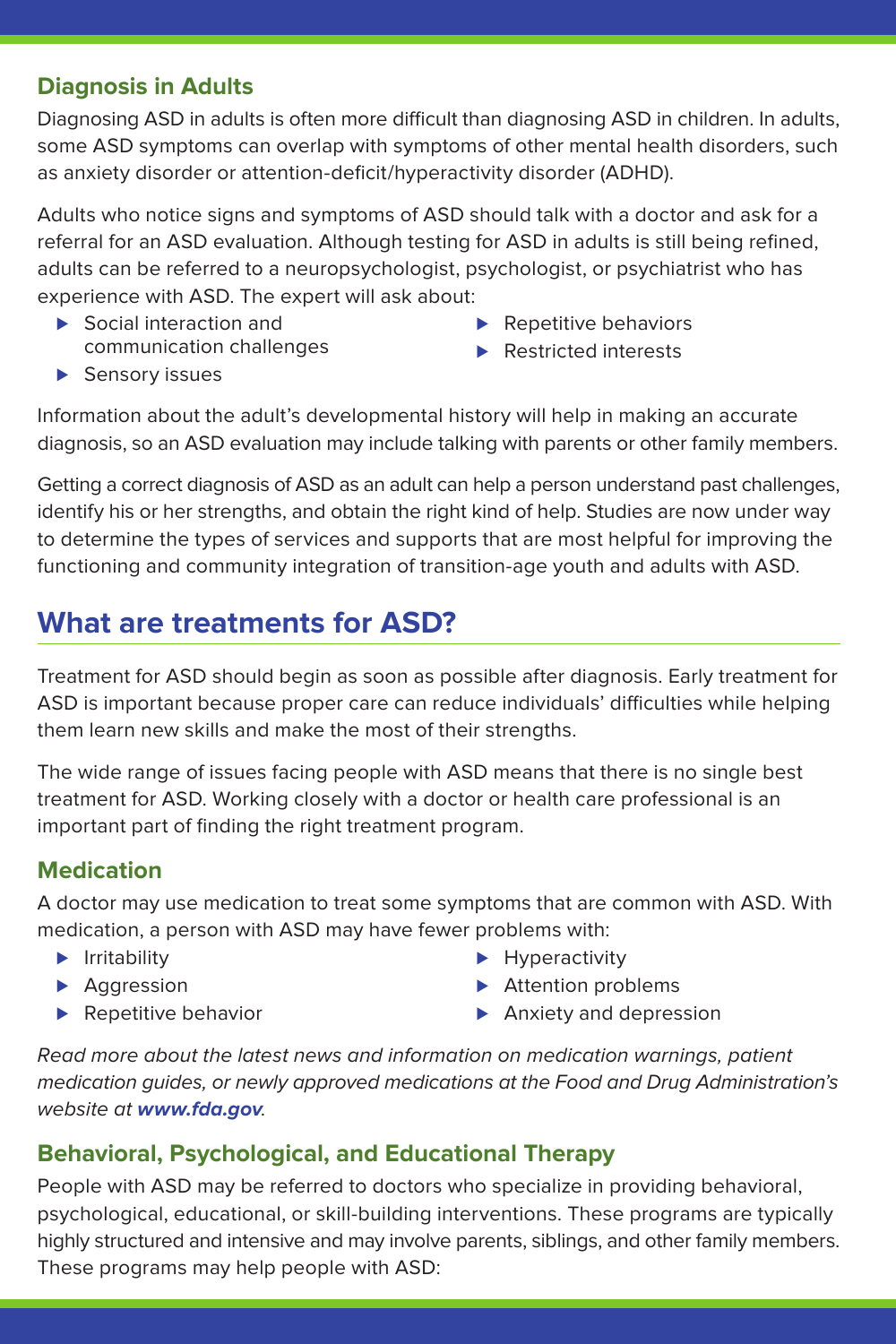- ▶ Learn life skills necessary to live independently.
- ▶ Reduce challenging behaviors.
- ▶ Increase or build upon strengths.
- ▶ Learn social, communication, and language skills.

#### **Other Resources**

There are many social services programs and other resources that can help people with ASD. Here are some tips for finding these additional services:

- ► Contact your doctor, local health department, school, or autism advocacy group to learn about special programs or local resources.
- ▶ Find an autism support group. Sharing information and experiences can help individuals with ASD and/or their caregivers learn about treatment options and ASD-related programs.
- ► Record conversations and meetings with health care providers and teachers. This information helps when it's time to make decisions about which programs might best meet an individual's needs.
- ► Keep copies of doctors' reports and evaluations. This information may help an individual qualify for special programs.

## **Where can I find resources about ASD?**

For more information about ASD, visit:

- ► Eunice Kennedy Shriver National Institute of Child Health and Human Development **[www.nichd.nih.gov](https://www.nichd.nih.gov/)**
- ▶ National Institute of Neurological Disorders and Stroke **[www.ninds.nih.gov](https://www.ninds.nih.gov/)**
- ▶ National Institute on Deafness and Other Communication Disorders **[www.nidcd.nih.gov](https://www.nidcd.nih.gov/)**
- ► Centers for Disease Control and Prevention **[www.cdc.gov](https://www.cdc.gov/)**
- ▶ Interagency Autism Coordinating Committee **[https://iacc.hhs.gov](https://iacc.hhs.gov/)**

## **What are clinical trials?**

Clinical trials are research studies that look at new ways to prevent, detect, or treat diseases and conditions. The goal of clinical trials is to determine if a new test or treatment works and is safe. Although individual participants may benefit from being part of a clinical trial, participants should be aware that the primary purpose of a clinical trial is to gain new scientific knowledge so that others may be better helped in the future.

Researchers at NIMH and around the country conduct many studies with patients and healthy volunteers. We have new and better treatment options today because of what clinical trials uncovered years ago. Be part of tomorrow's medical breakthroughs. Talk to your doctor about clinical trials, their benefits and risks, and whether one is right for you.

► For more information about clinical trials conducted at NIMH, contact us at 301-496-5645 or **[nimhcore@mail.nih.gov](mailto:nimhcore@mail.nih.gov)**.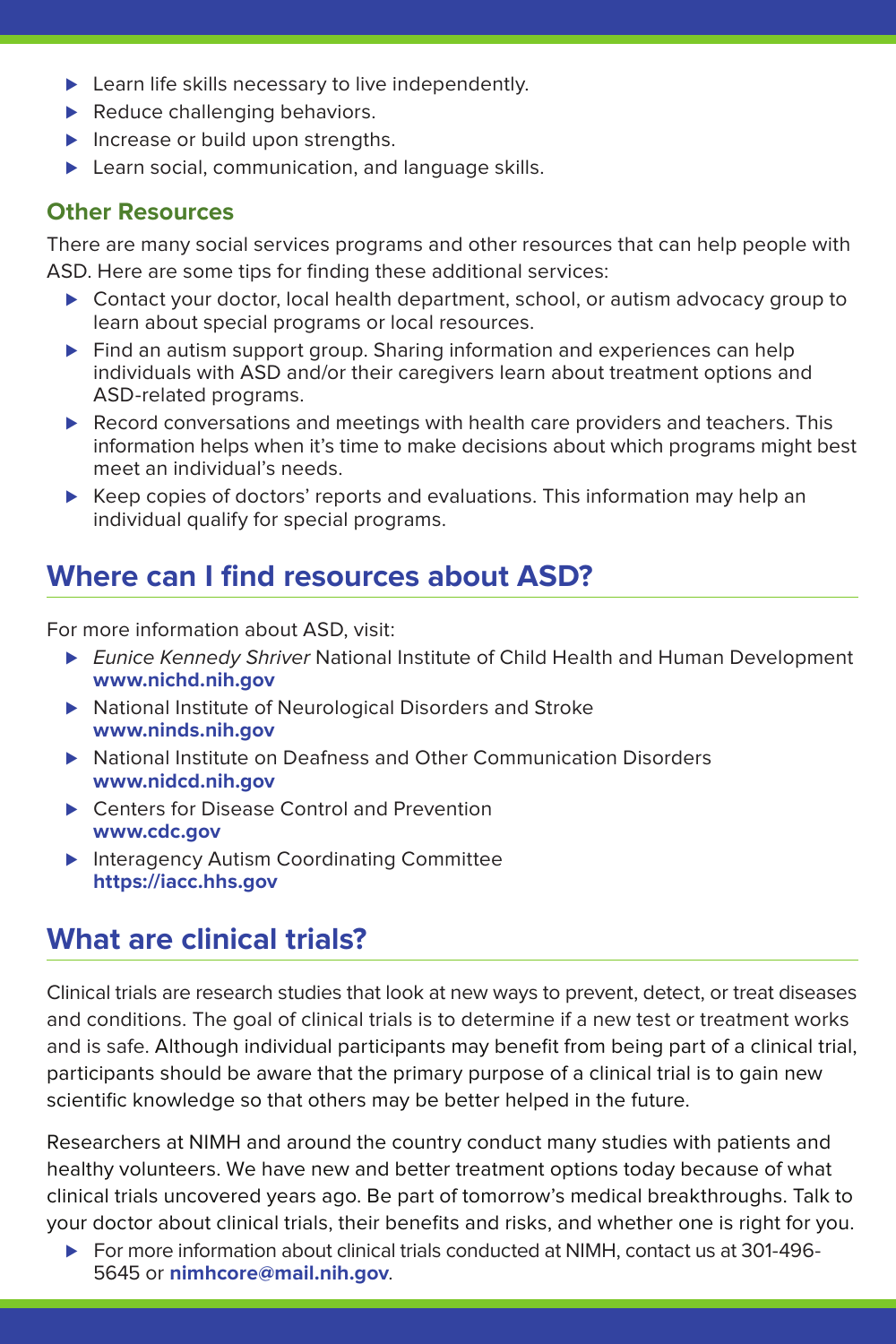► For questions about participating in research studies that are being conducted at the National Institutes of Health (NIH) and where to find them, contact **[prpl@mail.cc.](mailto:prpl@mail.cc.nih.gov) [nih.gov](mailto:prpl@mail.cc.nih.gov)** (link sends email).

For a listing of clinical trials being conducted around the country by NIH and others, be sure to check the ClinicalTrials.gov website at **[www.clinicaltrials.gov](https://www.clinicaltrials.gov/)**.

# **Finding Help**

#### **Mental Health Treatment Locator**

The Substance Abuse and Mental Health Services Administration provides this online resource for locating mental health treatment facilities and programs. The Mental Health Treatment Locator section of the Behavioral Health Treatment Services Locator lists facilities providing mental health services to persons with mental illness. Find a facility in your state at **[https://findtreatment.samhsa.gov](https://findtreatment.samhsa.gov/)**. For additional resources, visit **[www.nimh.nih.gov/findhelp](https://www.nimh.nih.gov/findhelp)**.

### **Questions to Ask Your Doctor**

Asking questions and providing information to your doctor or health care provider can improve your care. Talking with your doctor builds trust and leads to better results, quality, safety, and satisfaction. Visit the Agency for Healthcare Research and Quality website for tips at **[www.ahrq.gov/patients-consumers](https://www.ahrq.gov/patients-consumers)**.

# **Reprints**

This publication is in the public domain and may be reproduced or copied without permission from NIMH. Citation of NIMH as a source is appreciated. We encourage you to reproduce this publication and use it in your efforts to improve public health. However, using government materials inappropriately can raise legal or ethical concerns, so we ask you to follow these guidelines:

- ► NIMH does not endorse or recommend any commercial products, processes, or services, and our publications may not be used for advertising or endorsement purposes.
- ► NIMH does not provide specific medical advice or treatment recommendations or referrals; our materials may not be used in a manner that has the appearance of providing such information.
- ▶ NIMH requests that non-federal organizations do not alter our publications in ways that will jeopardize the integrity and "brand" when using the publication.
- ► The addition of non-federal government logos and website links may not have the appearance of NIMH endorsement of any specific commercial products or services, or medical treatments or services.
- ► Images pictured in NIMH publications are of models and are used for illustrative purposes only. Use of some images is restricted.

If you have questions regarding these guidelines and the use of NIMH publications, please contact the NIMH Information Resource Center at 866-615-6464 or email **[nimhinfo@nih.gov](mailto:nimhinfo@nih.gov)**.